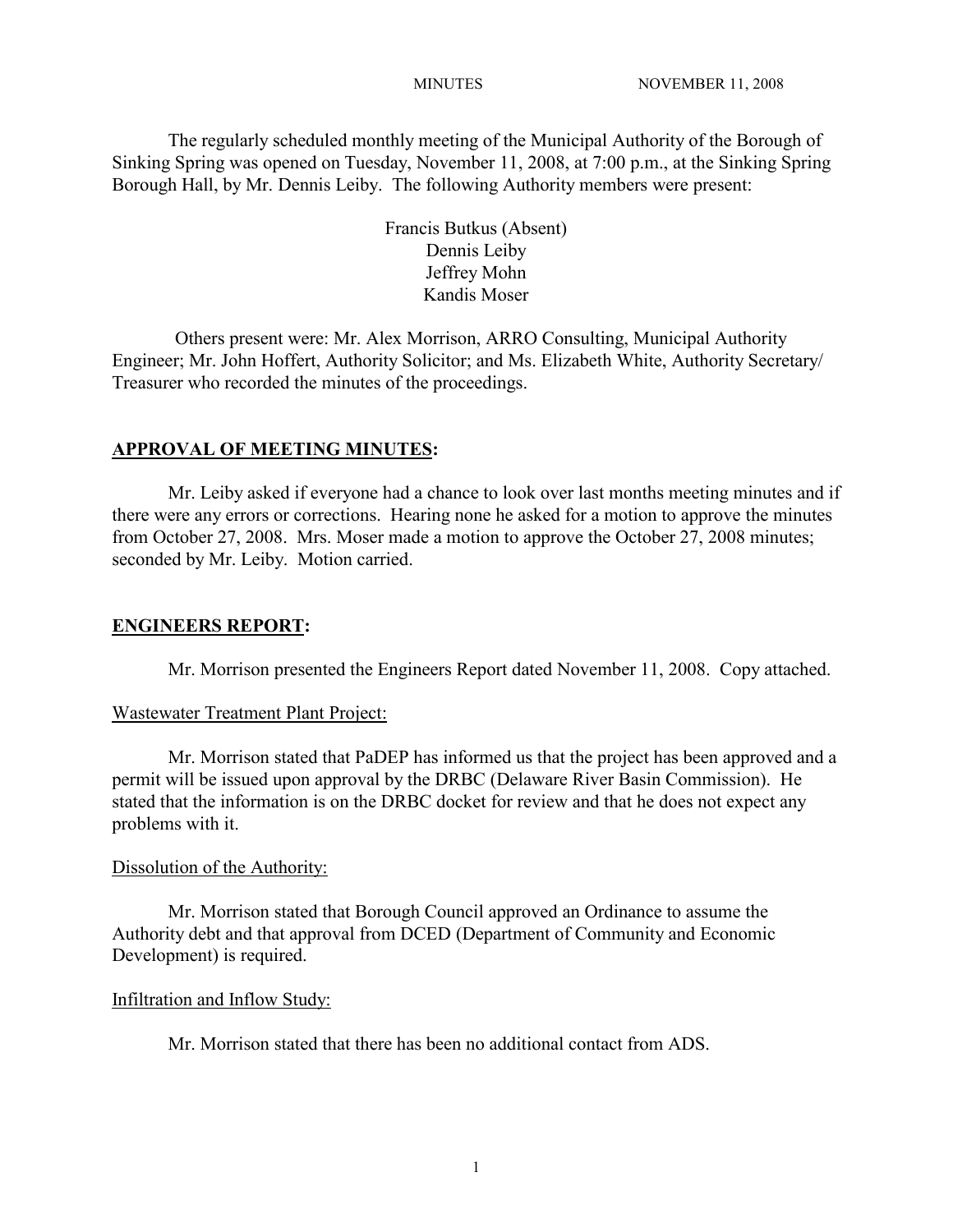# **ENGINEERS REPORT: (Cont.)**

## Traditions of Sinking Spring:

Mr. Morrison stated that the planning module was approved by Borough Council and is contingent upon the Corrective Action Plan (CAP) being implemented. He stated that the CAP includes the upgrade and minor expansion of the treatment plant.

## Mountain Home Road Sanitary System Additions Project:

Mr. Morrison mentioned that there was a low level alarm problem that was fixed. He also mentioned that they ran another pump test and the pumps performed well.

Mr. Morrison mentioned that on the second page of the report there was a revised letter to the home owners on Mt. Home Road. He stated that as discussed at the last meeting they added the statement concerning the property owner contacting the Borough if they will have problems paying the tapping fee. He stated that both the Borough and the Authority would have to consent to the letter before it went out to the property owners.

## Inter-Municipal Agreement (I.M.A.):

Mr. Morrison mentioned that the Borough solicitor has agreed to meet with any interested party. He stated that Mr. Fitzpatrick has proposed some dates but most of them have passed. He stated that he will contact him again and get new dates.

Mr. Morrison mentioned that Mr. David Schlott Jr. has prepared a memorandum addressed to the Borough Council and the Authority members. He stated that it basically goes back as far as the 500,000 GPD plant and steps through the capacity; who owned what capacity, when they owned it, when things were transferred, and how they were transferred. He stated that it comes down to the final value of present capacity reserved followed by capacity allocation based on the proposed agreement. Mr. Morrison stated that they did this for historical purposes because there has always been some confusion on where capacity went and who had what.

Mr. Morrison mentioned that Mr. David Bright of Spotts Steven and McCoy also provided to Mr. Schlott the electronic copy of the drawing that goes in the Inter-Municipal Agreement so that everyone could have a color copy which he has handed out. He also mentioned that he handed out copies of the sewer line drawing for the Borough which ultimately needs to be expanded to include all of the neighboring municipalities' sewer lines as the information is gathered.

Mr. Morrison asked of there were any questions and stated that he is willing to go through the memorandum.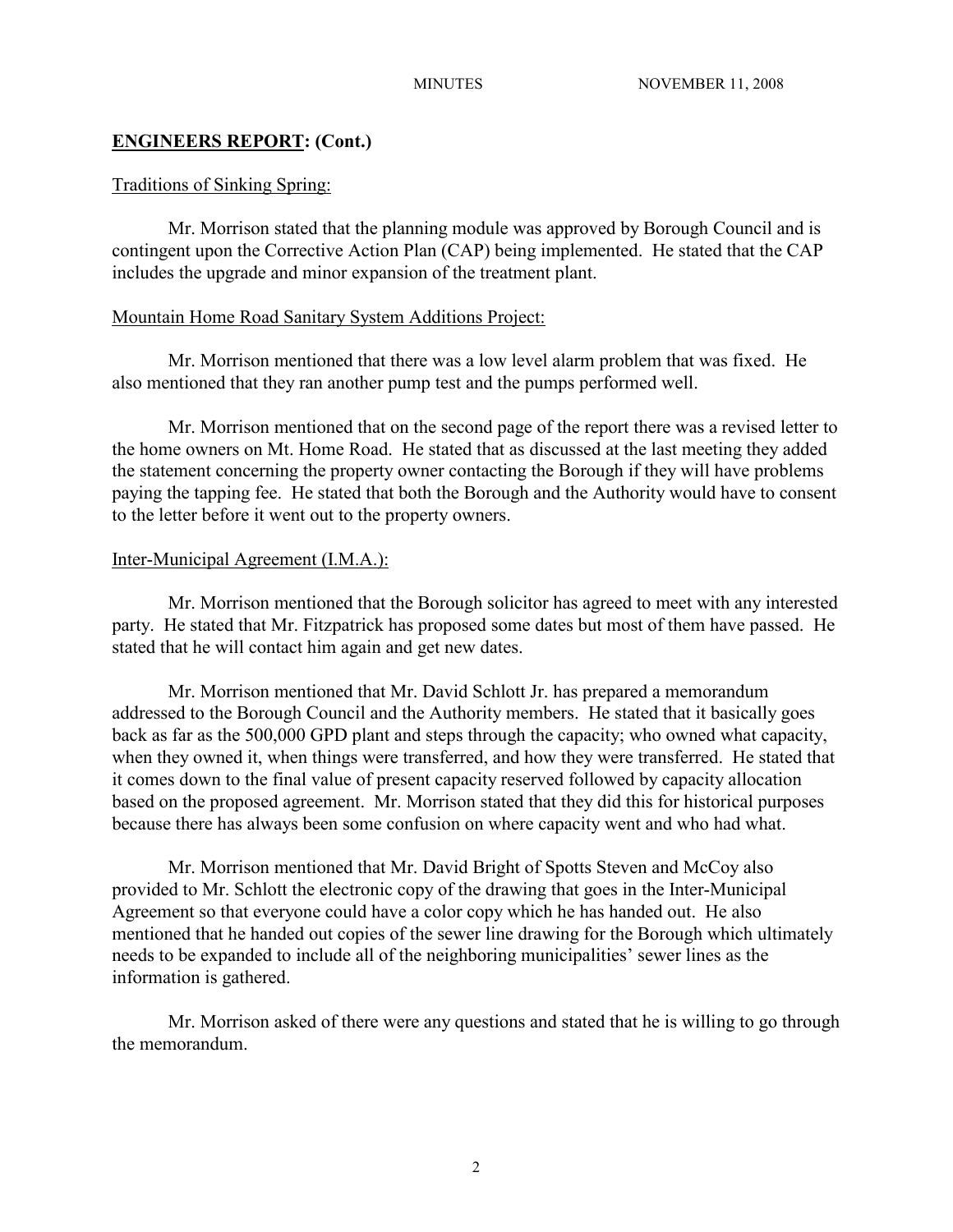#### **ENGINEERS REPORT: (Cont.)**

Mr. Leiby asked if we needed a motion for the Mt. Home Road letter. Mr. Morrison stated that the Authority could make a motion if they wanted to but that he only needs the consent of the Authority members. Mr. Leiby asked if everyone was in agreement with the letter to which they stated yes.

Mr. Morrison mentioned that he also attached the letter from PaDEP to the back of the Engineers Report. He stated that the letter states that they have approved the treatment plant project and that they are withholding the permit until they get the commission's review.

#### **JOHN HOFFERT:**

Mr. Hoffert stated that he has had various correspondence and e-mails back and forth with Mr. Moravich, attorney for the Wilson School District. He stated that they have finally come to an agreement as to how to prepare the letter which he sent on November 11, 2008. He stated that he included in the letter the exclusiveness of the collection costs assessed by Lower Heidelberg Township. He mentioned that he also stated in the letter that it was based on the information which he received so that it got the engineer off the hook as far as him not certifying anything.

Mr. Hoffert mentioned, as Mr. Morrison had mentioned earlier, that he received an e-mail from Mr. Fitzpatrick to set up various times for a meeting, it was never consummated. Mr. Hoffert stated that it is almost a mute issue since the Borough has passed the Ordinance assuming the Authority debt. Mrs. Moser stated that as long as they don't want us to sign the agreement it is fine. Mr. Morrison stated that they would still like to meet, and if possible, get the Authority's signature if they can provide the Authority with the education that they are looking for so that the Authority is comfortable in signing it. He mentioned that what they would really like to avoid, as the Borough, is a letter, which we discussed sending from the Authority, saying that we disagree with it and cannot support it. He stated that they would not want that letter sitting around perpetually saying the Authority never agreed with it so they would prefer to meet, go over it, and answer any questions to the point that the Authority would feel comfortable to actually sign the agreement.

Mrs. Moser mentioned that at the last meeting the Authority had asked Mr. Hoffert to send a letter listing our concerns with the agreement. She asked Mr. Hoffert if he received a response to that letter. Mr. Hoffert stated that he received a phone call from Mr. Fitzpatrick and that he has been very cooperative. He stated that Mr. Fitzpatrick and Mr. Schlott wanted to meet one on one to go over it and that is why Mr. Fitzpatrick sent the e-mail with the various dates that he could meet.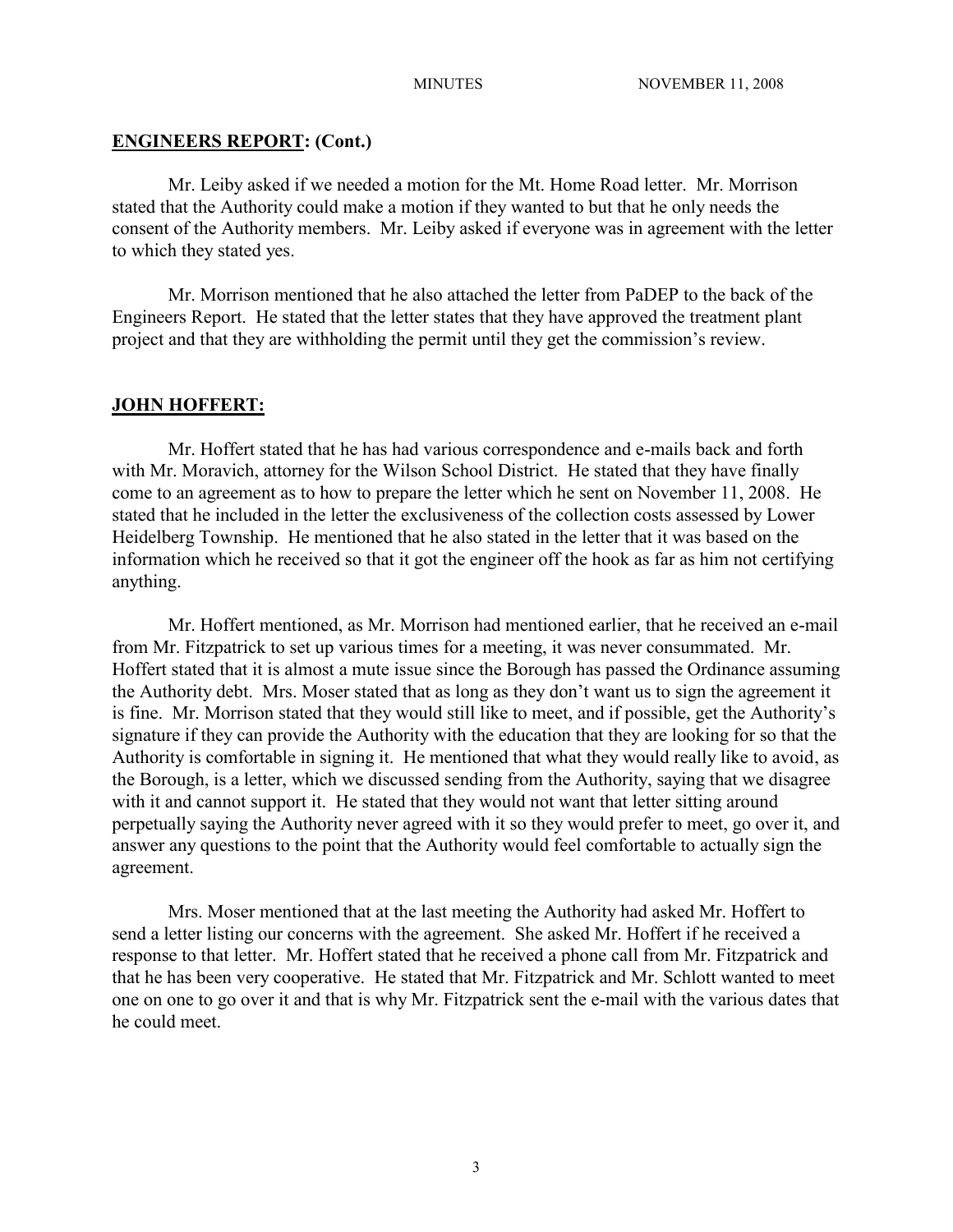#### **JOHN HOFFERT: (Cont.)**

Mrs. Moser stated that she is still very uncomfortable with the letter to the Wilson School District. She stated that she doesn't believe that it has anything to do with the Sinking Spring Municipal Authority and that the letter should have come from Lower Heidelberg Township. Mrs. Moser stated that she would like a letter to be sent to Lower Heidelberg Township explaining why we sent the letter. Mr. Hoffert stated that if we want a letter sent then we should make a motion to that affect and he will send a letter. Mrs. Moser made the motion to have Mr. Hoffert send a letter to Lower Heidelberg Township explaining why we sent the letter; seconded by Mr. Mohn. Motion carried.

#### **APPROVAL OF BILLS:**

Ms. White mentioned that we received another bill from Reinsel for another \$650.00 to cover the audit. Mr. Leiby explained that we were still holding another bill from Reinsel for \$1,400.00 until something was corrected. He stated that he does not know what this other bill for \$650.00 is for and would like more information on it. Mrs. Moser made a motion hold this additional bill for \$650.00 until we are sure the audit is correct and have more information; seconded by Mr. Mohn. Motion carried.

Mrs. Moser asked how much we paid the auditor last year and if we received a proposal from them. Ms. White stated that last year we paid them \$2,475.00 and that she did not believe that they had submitted a proposal.

Mr. Leiby went over all of the bills as listed below.

One bill from the Reading Eagle in the amount of \$47.85 for advertising the rescheduled meeting.

One bill from Mr. Hoffert in the amount of \$350.00 for services through November 11, 2008.

One bill from Ms. White in the amount of \$90.00 for services through November 10, 2008.

Mr. Mohn made a motion to approve all of the above listed bills except Reinsel's; seconded by Mrs. Moser. Motion carried.